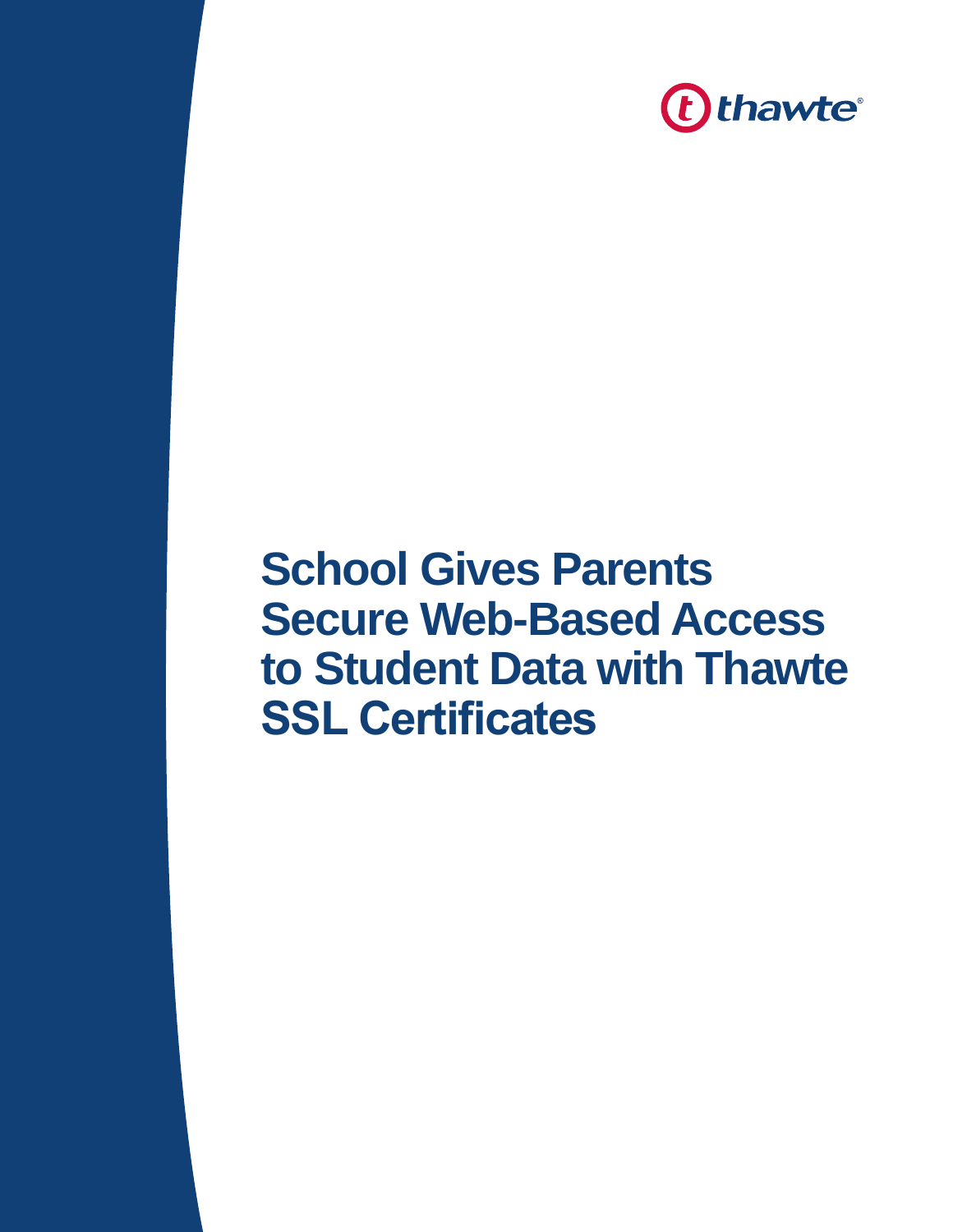# **School Gives Parents Secure Web-Based Access to Student Data with Thawte SSL Certificates**

Located in Hong Kong, the Independent Schools Foundation (ISF) is a charitable organization that is dedicated to providing diverse educational opportunities for primary and secondary school students. In 2003, the ISF established a private, non-profit school – the Independent Schools Foundation Academy – to provide an inquiry-based learning environment offering a Chinese and English bilingual immersion education for students in Foundation Year (K) through grade 12.

# **Challenge**

### **BUILD TRUST WITH PARENTS SO STUDENTS CAN THRIVE**

The Independent Schools Foundation Academy prides itself on its innovative approach to education, providing an environment where students are immersed in both English and Chinese to prepare them for success in today's fast-paced global society.

The ISF Academy also takes an inventive approach to communicating with parents, giving them instant access to student records and important school announcements online. "In 2008, we created a web-based portal where parents can log in to check report cards, get homework assignments, find out about upcoming school holidays, and everything else in between," says Adams Fung, IT Manager at the ISF Academy.

Since the portal houses so much sensitive information, Fung knew that it had to be highly secure. "Accessing student data online is incredibly convenient, but parents needed to understand that their children's information would remain confidential before they felt comfortable using the portal," he says.

In order to instill confidence in its web-based student information system, the ISF Academy needed to find an SSL certificate solution that offered highly visible security backed by a wellknown brand name that parents would recognize and trust.

# **SOLUTION SUMMARY Industry:**

• Education

# **Key Challenges:**

- Secure online student information portal and webbased payment processing system cost effectively
- Build trust with parents, allowing them to feel comfortable accessing sensitive data online
- Offer highly visible security that parents recognize immediately

### **Solution:**

• Thawte® SSL Web Server Certificates with EV

#### **Results:**

- Allowed The ISF Academy to provide a secure online information portal and payment system
- Green address bar<sup>1</sup> gives parents a clear signal that data is protected, building trust in the school
- Enabled parents to take an active role in children's education, helping to ensure student success